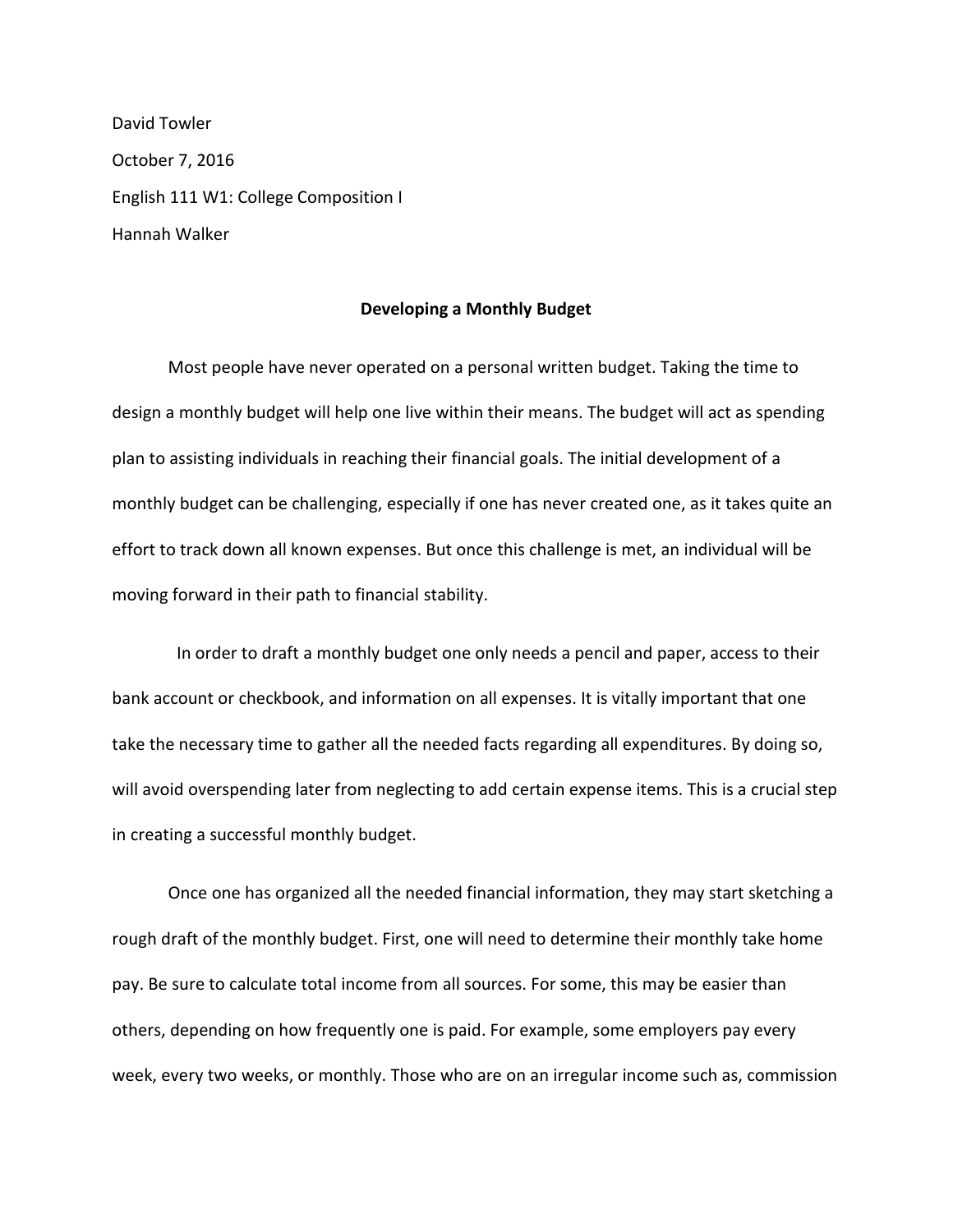or fluctuating hours, can search the internet to obtain valuable resources and forms on creating a budget for an irregular income. No matter how one is paid, it is still profitable to create a monthly budget.

The next step after totaling one's income is to write down all expenses. On a sheet of paper, list main categories as the following: debts, insurance, personal, recreation, transportation, utilities, medical, housing, savings, charity, and other. Now using the main categories, place each expense under the category that it fits the most. For example, under "utilities" place items such as: electricity, gas, water, trash pickup, phone/mobile, internet, and cable. Now using the financial information previously collected, budget an amount for each item. For instance, if the cell phone bill is usually \$56.96, it would be best to budget \$57.00 a month for this line item. Continue to list each expense until all items are categorized. Any items that do not seem to fit into the main categories can be listed under "other". The important thing is that all expenses are accounted for.

Once the expenses are properly categorized, calculate the total under each main category. For instance, for the main category entitled "debts," and underneath are the following: credit card payment, car loan, and student loans. Figure up the total amount budgeted by adding the monthly payment for the credit card, car loan, and student loans. This will give the total budgeted amount for the main category "debts". Continue until each main category has a total. Then take the total from each main category, and add them together. This will give the overall total monthly expenses.